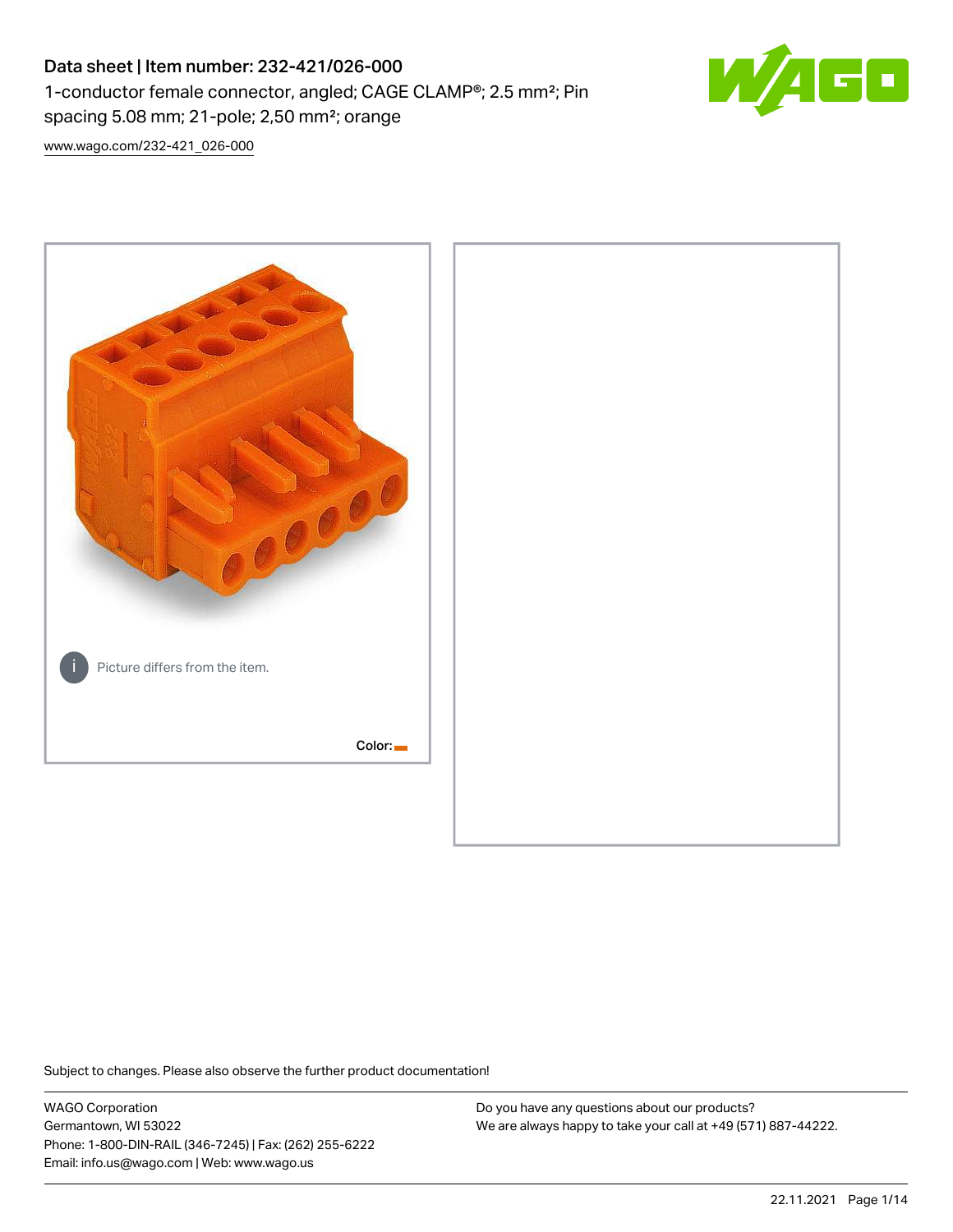

Dimensions in mm

Total length = (pole no. x pin spacing) + 1.5 mm + 0.9 mm

2- to 3-pole female connectors – one latch only

#### Item description

- **Universal connection for all conductor types**
- Easy cable pre-assembly and on-unit wiring via vertical and horizontal CAGE CLAMP<sup>®</sup> actuation  $\blacksquare$
- $\blacksquare$ Integrated test ports
- $\blacksquare$ With coding fingers

Subject to changes. Please also observe the further product documentation! Data

WAGO Corporation Germantown, WI 53022 Phone: 1-800-DIN-RAIL (346-7245) | Fax: (262) 255-6222 Email: info.us@wago.com | Web: www.wago.us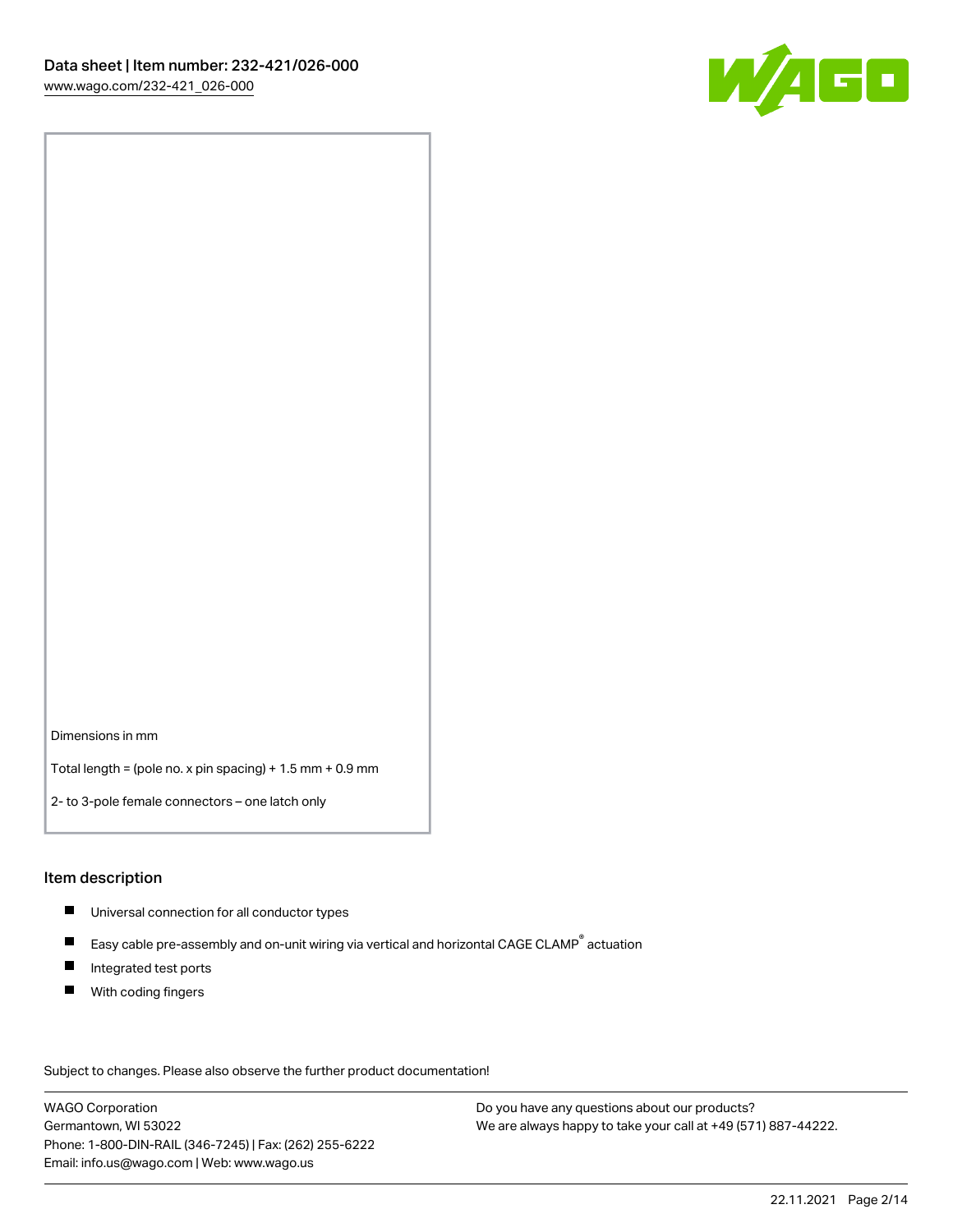

# Data Notes

| Safety information 1 | The <i>MCS – MULTI CONNECTION SYSTEM</i> includes connectors<br>without breaking capacity in accordance with DIN EN 61984. When<br>used as intended, these connectors must not be connected<br>/disconnected when live or under load. The circuit design should<br>ensure header pins, which can be touched, are not live when<br>unmated. |
|----------------------|--------------------------------------------------------------------------------------------------------------------------------------------------------------------------------------------------------------------------------------------------------------------------------------------------------------------------------------------|
| Variants:            | Gold-plated or partially gold-plated contact surfaces<br>Other versions (or variants) can be requested from WAGO Sales or<br>configured at https://configurator.wago.com/                                                                                                                                                                  |

## Electrical data

# IEC Approvals

| Ratings per                 | IEC/EN 60664-1                                                        |
|-----------------------------|-----------------------------------------------------------------------|
| Rated voltage (III / 3)     | 320 V                                                                 |
| Rated surge voltage (III/3) | 4 <sub>k</sub> V                                                      |
| Rated voltage (III/2)       | 320 V                                                                 |
| Rated surge voltage (III/2) | 4 <sub>k</sub> V                                                      |
| Nominal voltage (II/2)      | 630 V                                                                 |
| Rated surge voltage (II/2)  | 4 <sub>k</sub> V                                                      |
| Rated current               | 14A                                                                   |
| Legend (ratings)            | $(III / 2)$ $\triangle$ Overvoltage category III / Pollution degree 2 |

## UL Approvals

| Approvals per                  | UL 1059 |
|--------------------------------|---------|
| Rated voltage UL (Use Group B) | 300 V   |
| Rated current UL (Use Group B) | 15 A    |
| Rated voltage UL (Use Group D) | 300 V   |
| Rated current UL (Use Group D) | 10 A    |

# Ratings per UL

| Rated voltage UL 1977 | 300 V |
|-----------------------|-------|
| Rated current UL 1977 |       |

## CSA Approvals

Approvals per CSA

Subject to changes. Please also observe the further product documentation!

| <b>WAGO Corporation</b>                                | Do you have any questions about our products?                 |
|--------------------------------------------------------|---------------------------------------------------------------|
| Germantown, WI 53022                                   | We are always happy to take your call at +49 (571) 887-44222. |
| Phone: 1-800-DIN-RAIL (346-7245)   Fax: (262) 255-6222 |                                                               |
| Email: info.us@wago.com   Web: www.wago.us             |                                                               |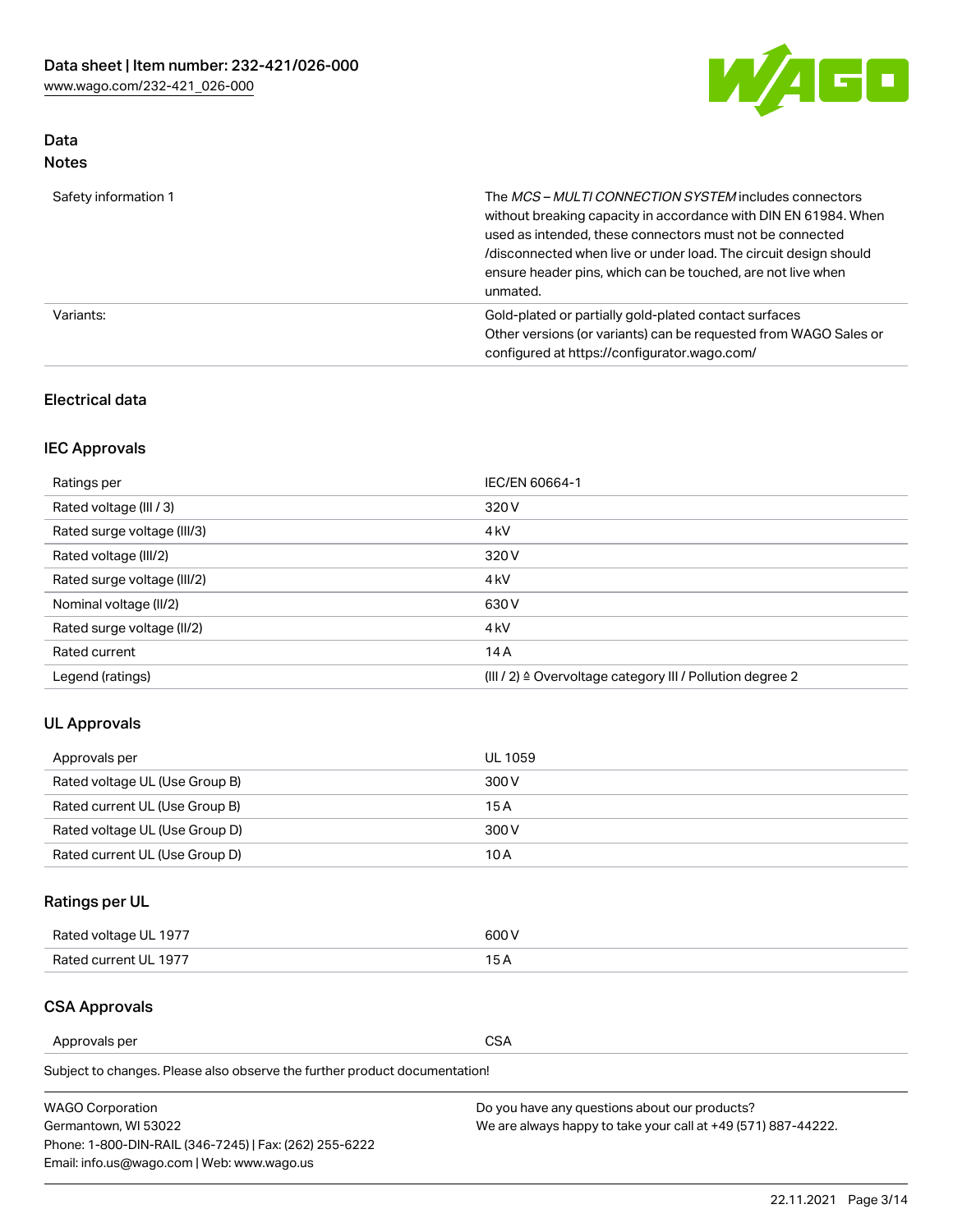

| Rated voltage CSA (Use Group B) | 300 V |
|---------------------------------|-------|
| Rated current CSA (Use Group B) | 15 A  |
| Rated voltage CSA (Use Group D) | 300 V |
| Rated current CSA (Use Group D) | 10 A  |

## Connection data

| Total number of connection points |  |
|-----------------------------------|--|
| Total number of potentials        |  |
| Number of connection types        |  |
| Number of levels                  |  |

## Connection 1

| Connection technology                             | CAGE CLAMP®                            |
|---------------------------------------------------|----------------------------------------|
| Actuation type                                    | Operating tool                         |
| Solid conductor                                   | $0.082.5$ mm <sup>2</sup> / 28  12 AWG |
| Fine-stranded conductor                           | $0.082.5$ mm <sup>2</sup> / 28  12 AWG |
| Fine-stranded conductor; with insulated ferrule   | $0.251.5$ mm <sup>2</sup>              |
| Fine-stranded conductor; with uninsulated ferrule | $0.252.5$ mm <sup>2</sup>              |
| Strip length                                      | $89$ mm $/ 0.310.35$ inch              |
| Number of poles                                   | 21                                     |
| Conductor entry direction to mating direction     | 90°                                    |

## Physical data

| Pin spacing | 5.08 mm / 0.2 inch     |
|-------------|------------------------|
| Width       | 109.08 mm / 4.294 inch |
| Height      | 19.9 mm / 0.783 inch   |
| Depth       | 22.75 mm / 0.896 inch  |

## Mechanical data

| Design<br>angled |  |
|------------------|--|
|------------------|--|

## Plug-in connection

| Contact type (pluggable connector) | Female connector/socket |
|------------------------------------|-------------------------|
| Connector (connection type)        | for conductor           |
| Mismating protection               | No                      |
| Locking of plug-in connection      | Without                 |

Subject to changes. Please also observe the further product documentation!

| <b>WAGO Corporation</b>                                | Do you have any questions about our products?                 |
|--------------------------------------------------------|---------------------------------------------------------------|
| Germantown, WI 53022                                   | We are always happy to take your call at +49 (571) 887-44222. |
| Phone: 1-800-DIN-RAIL (346-7245)   Fax: (262) 255-6222 |                                                               |
| Email: info.us@wago.com   Web: www.wago.us             |                                                               |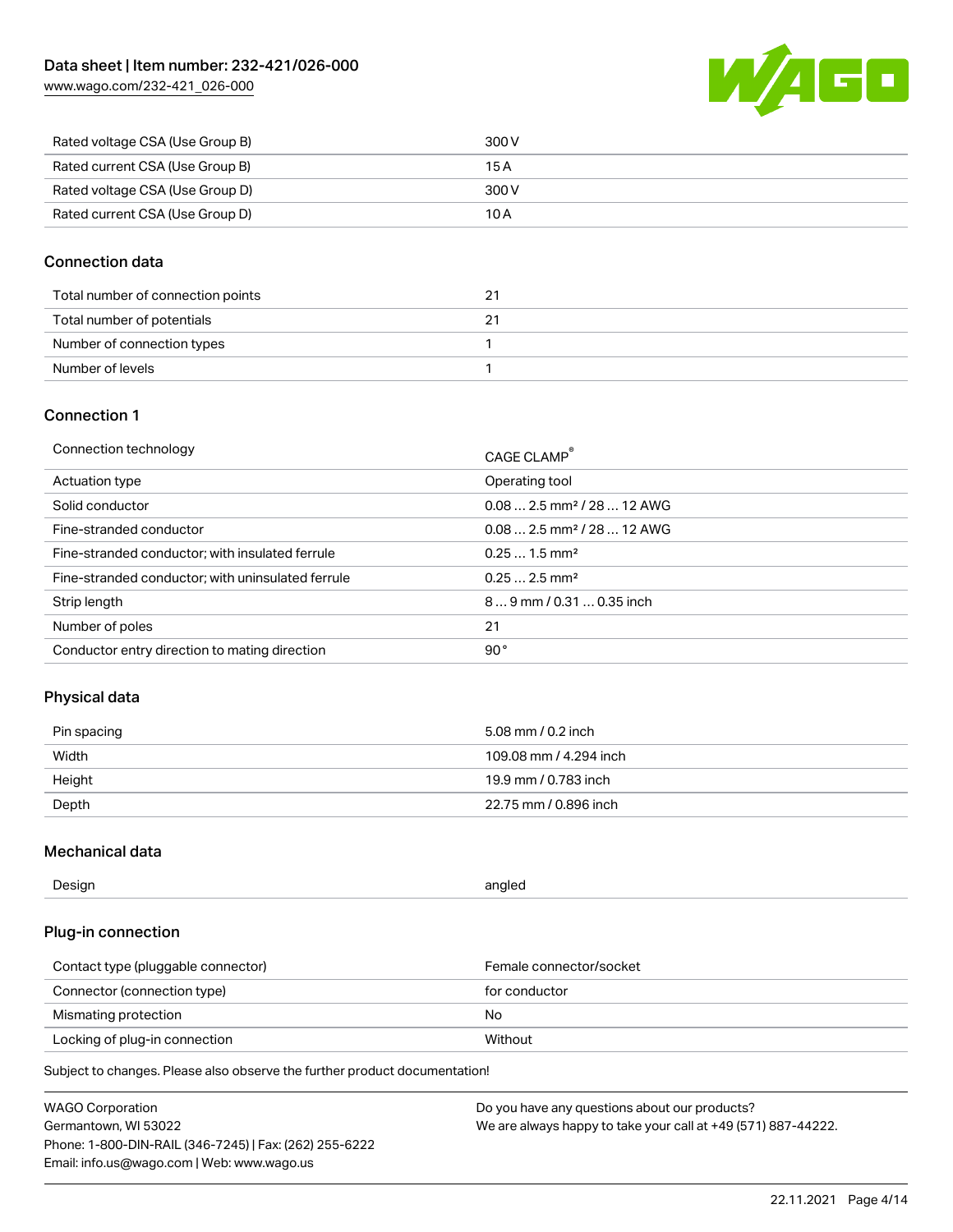

## Material data

| Color                       | orange                            |
|-----------------------------|-----------------------------------|
| Material group              |                                   |
| Insulation material         | Polyamide (PA66)                  |
| Flammability class per UL94 | V <sub>0</sub>                    |
| Clamping spring material    | Chrome nickel spring steel (CrNi) |
| Contact material            | Copper alloy                      |
| Contact plating             | tin-plated                        |
| Fire load                   | 0.637 MJ                          |
| Weight                      | 39.2 g                            |

## Environmental requirements

| Limit temperature range<br>. | +85 °ົ<br>-60 |  |
|------------------------------|---------------|--|
|------------------------------|---------------|--|

## Commercial data

| Product Group         | 3 (Multi Conn. System) |
|-----------------------|------------------------|
| PU (SPU)              | 10 Stück               |
| Packaging type        | box                    |
| Country of origin     | PL                     |
| <b>GTIN</b>           | 4044918390262          |
| Customs tariff number | 8536694040             |

## Approvals / Certificates

#### Country specific Approvals

| Logo                | Approval                                     | <b>Additional Approval Text</b> | Certificate<br>name |
|---------------------|----------------------------------------------|---------------------------------|---------------------|
|                     | CВ<br>DEKRA Certification B.V.               | IEC 61984                       | NL-39756            |
| EMA<br><b>INEUR</b> | <b>KEMA/KEUR</b><br>DEKRA Certification B.V. | EN 61984                        | 2190761.01          |

#### Ship Approvals

|      |                             |                          | Certificate |
|------|-----------------------------|--------------------------|-------------|
| Logo | Approval                    | Additional Approval Text | name        |
|      | <b>ABS</b>                  | $\overline{\phantom{0}}$ | 19-         |
|      | American Bureau of Shipping |                          | HG15869876- |

Subject to changes. Please also observe the further product documentation!

| <b>WAGO Corporation</b>                                | D |
|--------------------------------------------------------|---|
| Germantown, WI 53022                                   | w |
| Phone: 1-800-DIN-RAIL (346-7245)   Fax: (262) 255-6222 |   |
| Email: info.us@wago.com   Web: www.wago.us             |   |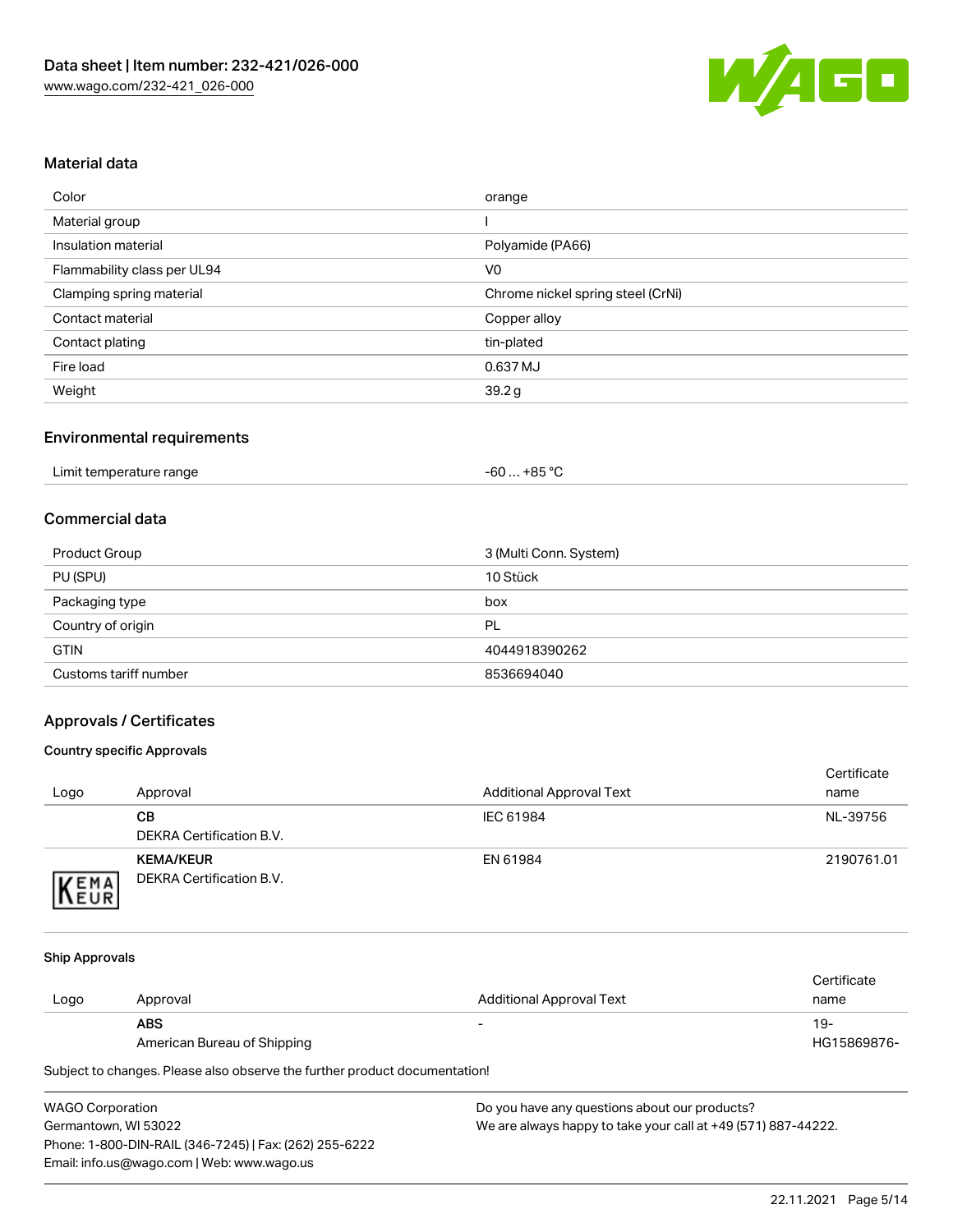

| A <sub>B</sub>           |                                        |                                 | <b>PDA</b>  |
|--------------------------|----------------------------------------|---------------------------------|-------------|
|                          | BV                                     | IEC 60998                       | 11915/D0 BV |
|                          | Bureau Veritas S.A.                    |                                 |             |
| <b>BUREAU</b><br>VERITAS |                                        |                                 |             |
|                          | <b>DNV GL</b>                          | EN 60998                        | TAE000016Z  |
|                          | Det Norske Veritas, Germanischer Lloyd |                                 |             |
| <b>UL-Approvals</b>      |                                        |                                 |             |
|                          |                                        |                                 | Certificate |
| Logo                     | Approval                               | <b>Additional Approval Text</b> | name        |
|                          | UL                                     | <b>UL 1977</b>                  | E45171      |
|                          | UL International Germany GmbH          |                                 |             |
|                          | <b>UR</b>                              | <b>UL 1059</b>                  | E45172      |
|                          | Underwriters Laboratories Inc.         |                                 |             |

# **Counterpart**

Email: info.us@wago.com | Web: www.wago.us

|                                      | Item no.231-651<br>Male connector; 21-pole; Pin spacing 5.08 mm; orange                                              |                                               | www.wago.com/231-651         |
|--------------------------------------|----------------------------------------------------------------------------------------------------------------------|-----------------------------------------------|------------------------------|
|                                      | Item no.231-351/001-000<br>Male header; 21-pole; THT; 1.0 x 1.0 mm solder pin; straight; pin spacing 5.08 mm; orange |                                               | www.wago.com/231-351/001-000 |
|                                      | Item no.231-551/001-000<br>Male header; 21-pole; THT; 1.0 x 1.0 mm solder pin; angled; pin spacing 5.08 mm; orange   |                                               | www.wago.com/231-551/001-000 |
| <b>Optional accessories</b><br>Cover |                                                                                                                      |                                               |                              |
| Cover                                |                                                                                                                      |                                               |                              |
|                                      | Item no.: 231-669<br>Lockout caps; for covering unused clamping units; orange                                        |                                               | www.wago.com/231-669         |
| <b>Testing accessories</b>           |                                                                                                                      |                                               |                              |
|                                      | Subject to changes. Please also observe the further product documentation!                                           |                                               |                              |
| <b>WAGO Corporation</b>              |                                                                                                                      | Do you have any questions about our products? |                              |
|                                      | Germantown, WI 53022<br>We are always happy to take your call at +49 (571) 887-44222.                                |                                               |                              |
|                                      | Phone: 1-800-DIN-RAIL (346-7245)   Fax: (262) 255-6222                                                               |                                               |                              |

22.11.2021 Page 6/14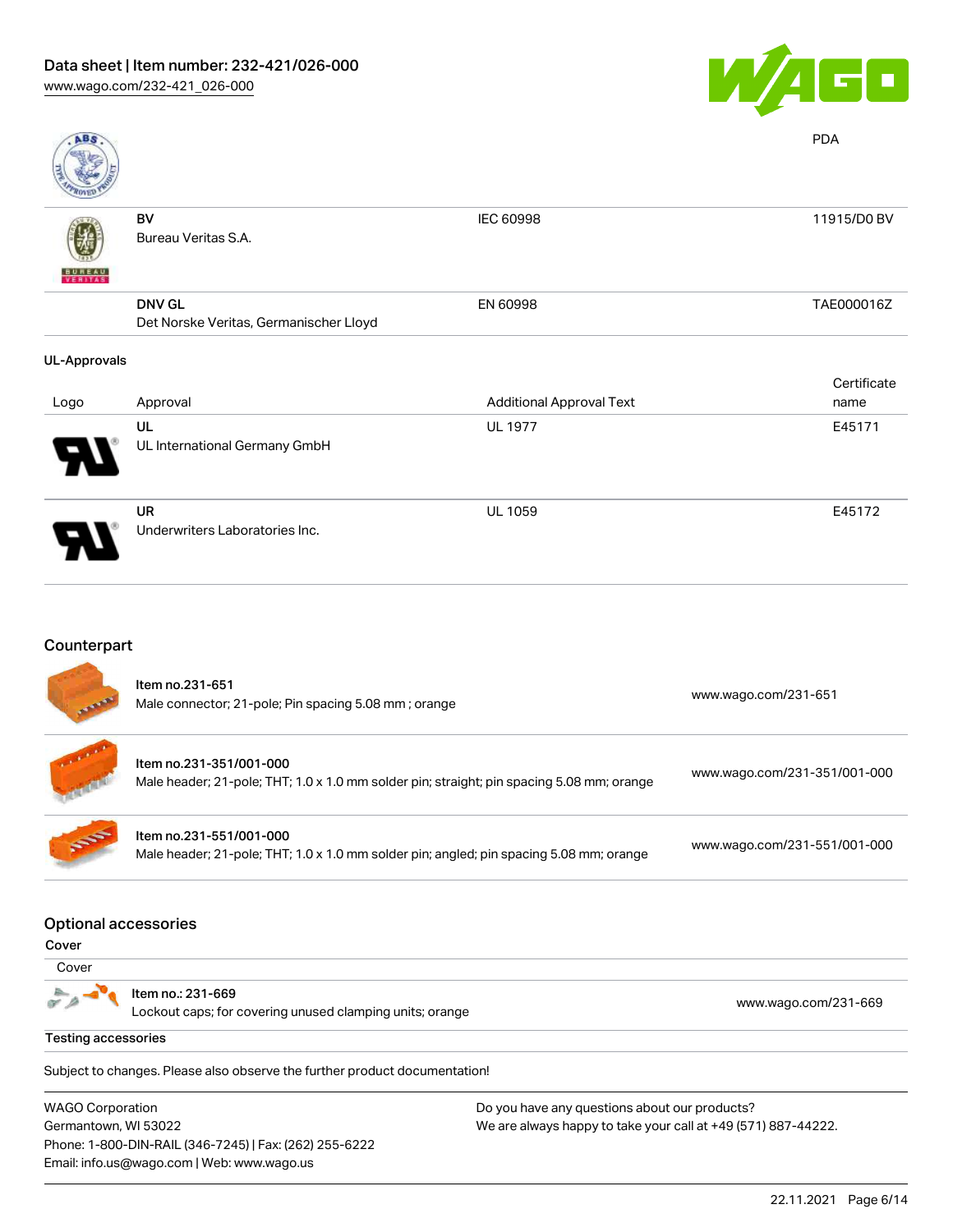Testing accessories



|                | Item no.: 210-136<br>Test plug; 2 mm Ø; with 500 mm cable                                                                  | www.wago.com/210-136 |
|----------------|----------------------------------------------------------------------------------------------------------------------------|----------------------|
|                | Item no.: 231-661<br>Test plugs for female connectors; for 5 mm and 5.08 mm pin spacing; 2,50 mm <sup>2</sup> ; light gray | www.wago.com/231-661 |
| Tools          |                                                                                                                            |                      |
| Operating tool |                                                                                                                            |                      |
|                | Item no.: 209-130<br>Operating tool; suitable for 264, 280 and 281 Series; 1-way; of insulating material; white            | www.wago.com/209-130 |
|                | Item no.: 231-159<br>Operating tool; natural                                                                               | www.wago.com/231-159 |
|                | Item no.: 231-231<br>Combination operating tool; red                                                                       | www.wago.com/231-231 |
|                | Item no.: 231-131<br>Operating tool; made of insulating material; 1-way; loose; white                                      | www.wago.com/231-131 |
|                | Item no.: 231-291<br>Operating tool; made of insulating material; 1-way; loose; red                                        | www.wago.com/231-291 |
|                | Item no.: 280-432<br>Operating tool; made of insulating material; 2-way; white                                             | www.wago.com/280-432 |
|                | Item no.: 280-434<br>Operating tool; made of insulating material; 4-way                                                    | www.wago.com/280-434 |
|                | Item no.: 280-437<br>Operating tool; made of insulating material; 7-way                                                    | www.wago.com/280-437 |
|                | Item no.: 280-440<br>Operating tool; made of insulating material; 10-way                                                   | www.wago.com/280-440 |
|                | Item no.: 280-435<br>Operating tool; made of insulating material; 5-way; gray                                              | www.wago.com/280-435 |
|                | Item no.: 280-436<br>Operating tool; made of insulating material; 6-way                                                    | www.wago.com/280-436 |
|                | Item no.: 280-438<br>Operating tool; made of insulating material; 8-way                                                    | www.wago.com/280-438 |
|                | Item no.: 280-433<br>Operating tool; made of insulating material; 3-way                                                    | www.wago.com/280-433 |

Subject to changes. Please also observe the further product documentation!

WAGO Corporation Germantown, WI 53022 Phone: 1-800-DIN-RAIL (346-7245) | Fax: (262) 255-6222 Email: info.us@wago.com | Web: www.wago.us Do you have any questions about our products? We are always happy to take your call at +49 (571) 887-44222.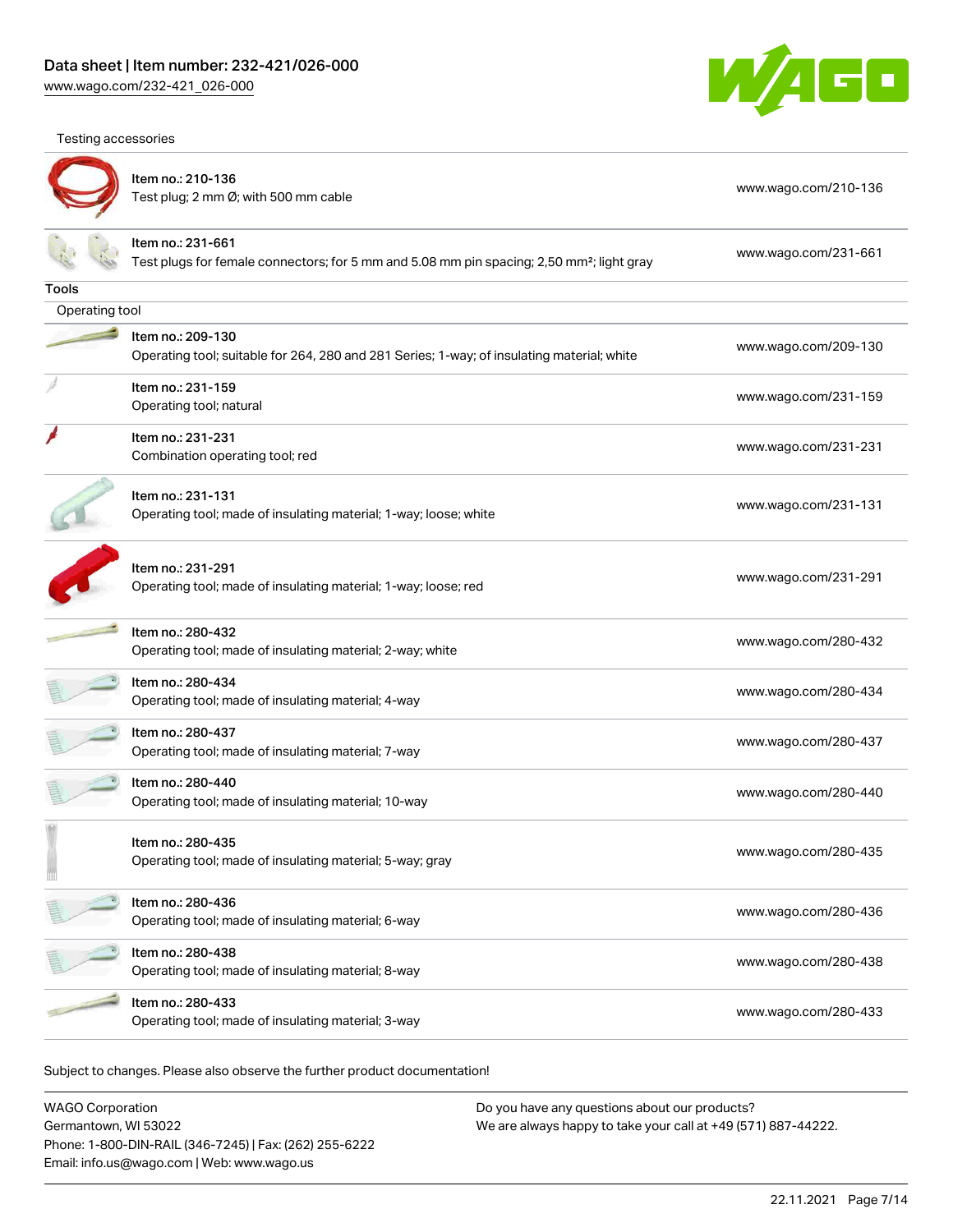

#### Insulations stops

Insulation stop



Item no.: 231-672

Insulation stop; 0.75 - 1 mm<sup>2</sup>; dark gray [www.wago.com/231-672](http://www.wago.com/231-672) www.wago.com/231-672



#### Item no.: 231-670

Insulation stop; 0.08-0.2 mm<sup>2</sup> / 0.2 mm<sup>2</sup> "s"; white [www.wago.com/231-670](http://www.wago.com/231-670) www.wago.com/231-670



Item no.: 231-671 Item ito... 231-071<br>Insulation stop; 0.25 - 0.5 mm²; light gray [www.wago.com/231-671](http://www.wago.com/231-671)

Marking accessories

|         | Item no.: 210-331/508-103                                                                                                                                          |                      |  |
|---------|--------------------------------------------------------------------------------------------------------------------------------------------------------------------|----------------------|--|
|         | Marking strips; as a DIN A4 sheet; MARKED; 1-12 (200x); Height of marker strip: 2.3 mm/0.091 in; Strip                                                             | www.wago.com/210-331 |  |
|         | length 182 mm; Horizontal marking; Self-adhesive; white                                                                                                            | /508-103             |  |
|         | Item no.: 210-331/508-104                                                                                                                                          | www.wago.com/210-331 |  |
|         | Marking strips; as a DIN A4 sheet; MARKED; 13-24 (200x); Height of marker strip: 2.3 mm/0.091 in; Strip<br>length 182 mm; Horizontal marking; Self-adhesive; white | /508-104             |  |
|         | Item no.: 210-332/508-202                                                                                                                                          | www.wago.com/210-332 |  |
|         | Marking strips; as a DIN A4 sheet; MARKED; 1-16 (160x); Height of marker strip: 3 mm; Strip length 182                                                             | /508-202             |  |
|         | mm; Horizontal marking; Self-adhesive; white                                                                                                                       |                      |  |
|         | Item no.: 210-332/508-204                                                                                                                                          | www.wago.com/210-332 |  |
|         | Marking strips; as a DIN A4 sheet; MARKED; 17-32 (160x); Height of marker strip: 3 mm; Strip length                                                                | /508-204             |  |
|         | 182 mm; Horizontal marking; Self-adhesive; white                                                                                                                   |                      |  |
|         | Item no.: 210-332/508-206                                                                                                                                          | www.wago.com/210-332 |  |
|         | Marking strips; as a DIN A4 sheet; MARKED; 33-48 (160x); Height of marker strip: 3 mm; Strip length                                                                | /508-206             |  |
|         | 182 mm; Horizontal marking; Self-adhesive; white                                                                                                                   |                      |  |
|         | Item no.: 210-332/508-205                                                                                                                                          | www.wago.com/210-332 |  |
|         | Marking strips; as a DIN A4 sheet; MARKED; 1-32 (80x); Height of marker strip: 3 mm; Strip length 182                                                              | /508-205             |  |
|         | mm; Horizontal marking; Self-adhesive; white                                                                                                                       |                      |  |
| Jumpers |                                                                                                                                                                    |                      |  |
| Jumper  |                                                                                                                                                                    |                      |  |
|         | Item no.: 231-905                                                                                                                                                  | www.wago.com/231-905 |  |
|         | Jumper; for conductor entry; 5-way; insulated; gray                                                                                                                |                      |  |
|         | Item no.: 231-903                                                                                                                                                  |                      |  |
|         | Jumper; for conductor entry; 3-way; insulated; gray                                                                                                                | www.wago.com/231-903 |  |
|         | Item no.: 231-907                                                                                                                                                  |                      |  |
|         | Jumper; for conductor entry; 7-way; insulated; gray                                                                                                                | www.wago.com/231-907 |  |
|         | Subject to changes. Please also observe the further product documentation!                                                                                         |                      |  |

WAGO Corporation Germantown, WI 53022 Phone: 1-800-DIN-RAIL (346-7245) | Fax: (262) 255-6222 Email: info.us@wago.com | Web: www.wago.us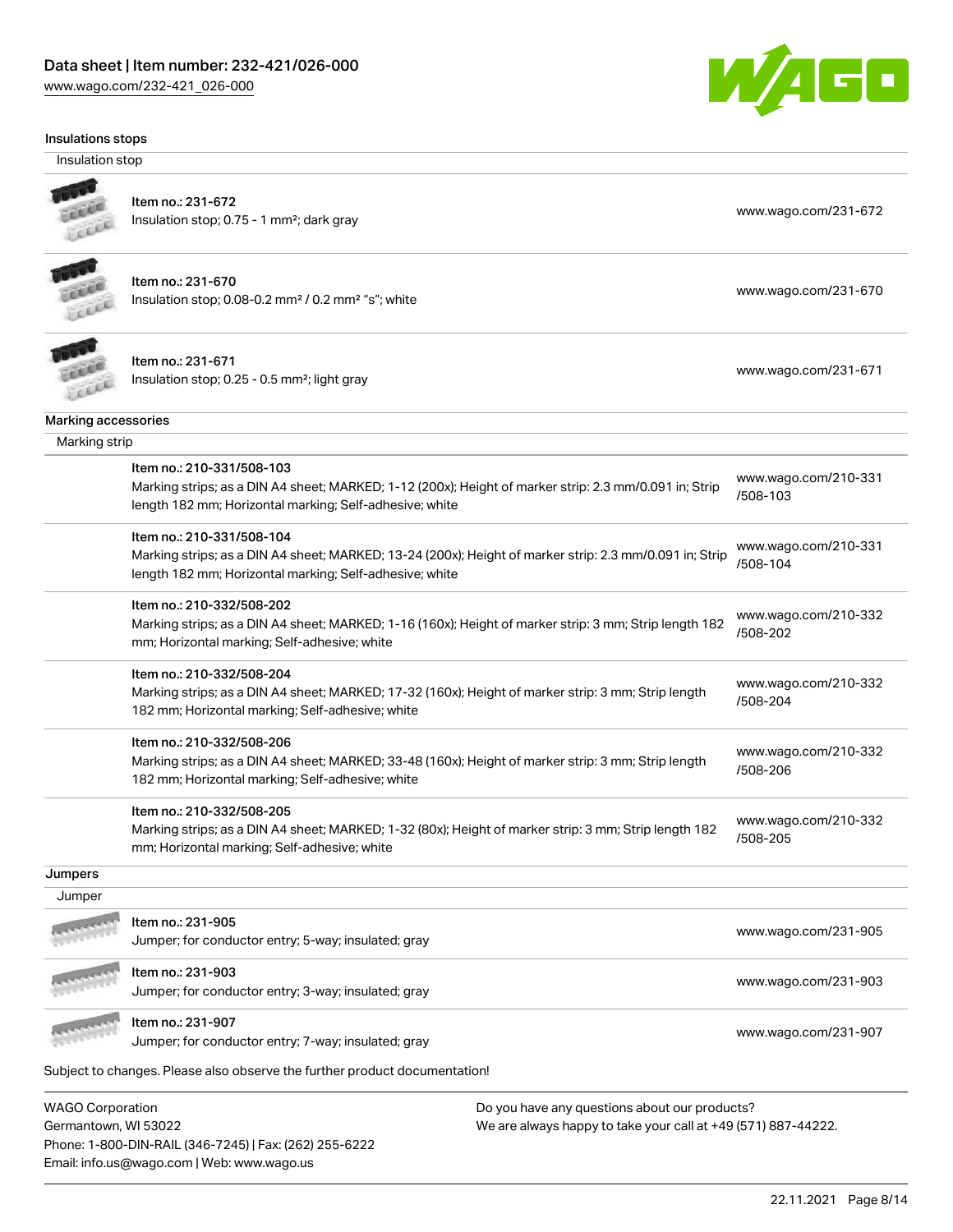



Item no.: 231-910 Jumper; for conductor entry; 10-way; insulated; gray [www.wago.com/231-910](http://www.wago.com/231-910)

[www.wago.com/231-902](http://www.wago.com/231-902)

|                 | Item no.: 231-902<br>Jumper; for conductor entry; 2-way; insulated; gray |
|-----------------|--------------------------------------------------------------------------|
| <b>Ferrules</b> |                                                                          |
| Ferrule         |                                                                          |
|                 |                                                                          |

|             | Item no.: 216-101                                                                                                                                             |                      |
|-------------|---------------------------------------------------------------------------------------------------------------------------------------------------------------|----------------------|
|             | Ferrule; Sleeve for 0.5 mm <sup>2</sup> / AWG 22; uninsulated; electro-tin plated; silver-colored                                                             | www.wago.com/216-101 |
| Ť.          | Item no.: 216-104                                                                                                                                             | www.wago.com/216-104 |
|             | Ferrule; Sleeve for 1.5 mm <sup>2</sup> / AWG 16; uninsulated; electro-tin plated; silver-colored                                                             |                      |
| Ē           | Item no.: 216-106                                                                                                                                             | www.wago.com/216-106 |
|             | Ferrule; Sleeve for 2.5 mm <sup>2</sup> / AWG 14; uninsulated; electro-tin plated; silver-colored                                                             |                      |
| Ĭ.          | Item no.: 216-102                                                                                                                                             | www.wago.com/216-102 |
|             | Ferrule; Sleeve for 0.75 mm <sup>2</sup> / AWG 20; uninsulated; electro-tin plated; silver-colored                                                            |                      |
|             | Item no.: 216-103                                                                                                                                             | www.wago.com/216-103 |
|             | Ferrule; Sleeve for 1 mm <sup>2</sup> / AWG 18; uninsulated; electro-tin plated                                                                               |                      |
| i.          | Item no.: 216-123                                                                                                                                             | www.wago.com/216-123 |
|             | Ferrule; Sleeve for 1 mm <sup>2</sup> / AWG 18; uninsulated; electro-tin plated; silver-colored                                                               |                      |
| ī.          | Item no.: 216-122                                                                                                                                             | www.wago.com/216-122 |
|             | Ferrule; Sleeve for 0.75 mm <sup>2</sup> / AWG 20; uninsulated; electro-tin plated; silver-colored                                                            |                      |
| I.          | Item no.: 216-124                                                                                                                                             | www.wago.com/216-124 |
|             | Ferrule; Sleeve for 1.5 mm <sup>2</sup> / AWG 16; uninsulated; electro-tin plated                                                                             |                      |
|             | Item no.: 216-142                                                                                                                                             |                      |
|             | Ferrule; Sleeve for 0.75 mm <sup>2</sup> / 18 AWG; uninsulated; electro-tin plated; electrolytic copper; gastight<br>crimped; acc. to DIN 46228, Part 1/08.92 | www.wago.com/216-142 |
|             | Item no.: 216-132                                                                                                                                             | www.wago.com/216-132 |
|             | Ferrule; Sleeve for 0.34 mm <sup>2</sup> / AWG 24; uninsulated; electro-tin plated                                                                            |                      |
| $\mathbf i$ | Item no.: 216-121                                                                                                                                             | www.wago.com/216-121 |
|             | Ferrule; Sleeve for 0.5 mm <sup>2</sup> / AWG 22; uninsulated; electro-tin plated; silver-colored                                                             |                      |
|             | Item no.: 216-143                                                                                                                                             |                      |
|             | Ferrule; Sleeve for 1 mm <sup>2</sup> / AWG 18; uninsulated; electro-tin plated; electrolytic copper; gastight<br>crimped; acc. to DIN 46228, Part 1/08.92    | www.wago.com/216-143 |
| 1           | Item no.: 216-131                                                                                                                                             |                      |
|             | Ferrule; Sleeve for 0.25 mm <sup>2</sup> / AWG 24; uninsulated; electro-tin plated; silver-colored                                                            | www.wago.com/216-131 |
|             | Item no.: 216-141                                                                                                                                             |                      |
|             | Ferrule; Sleeve for 0.5 mm <sup>2</sup> / 20 AWG; uninsulated; electro-tin plated; electrolytic copper; gastight<br>crimped; acc. to DIN 46228, Part 1/08.92  | www.wago.com/216-141 |
|             | ltem no.: 216-152                                                                                                                                             |                      |

Subject to changes. Please also observe the further product documentation!

WAGO Corporation Germantown, WI 53022 Phone: 1-800-DIN-RAIL (346-7245) | Fax: (262) 255-6222 Email: info.us@wago.com | Web: www.wago.us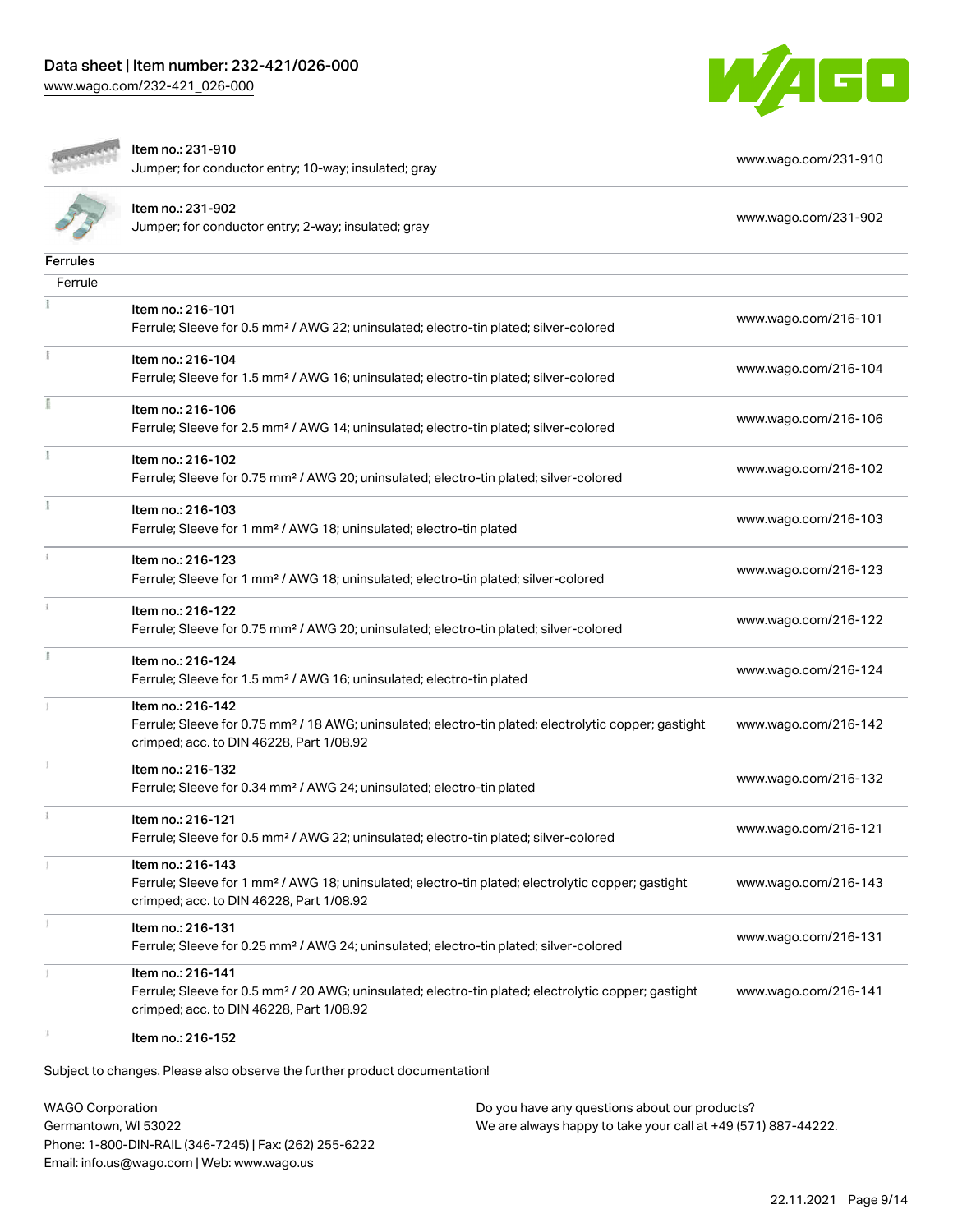

Ferrule; Sleeve for 0.34 mm² / AWG 24; uninsulated; electro-tin plated [www.wago.com/216-152](http://www.wago.com/216-152)

| Item no.: 216-203<br>Ferrule; Sleeve for 1 mm <sup>2</sup> / AWG 18; insulated; electro-tin plated; red                                                                                                 | www.wago.com/216-203 |
|---------------------------------------------------------------------------------------------------------------------------------------------------------------------------------------------------------|----------------------|
| Item no.: 216-202<br>Ferrule; Sleeve for 0.75 mm <sup>2</sup> / 18 AWG; insulated; electro-tin plated; gray                                                                                             | www.wago.com/216-202 |
| Item no.: 216-151<br>Ferrule; Sleeve for 0.25 mm <sup>2</sup> / AWG 24; uninsulated; electro-tin plated                                                                                                 | www.wago.com/216-151 |
| Item no.: 216-204<br>Ferrule; Sleeve for 1.5 mm <sup>2</sup> / AWG 16; insulated; electro-tin plated; black                                                                                             | www.wago.com/216-204 |
| Item no.: 216-144<br>Ferrule; Sleeve for 1.5 mm <sup>2</sup> / AWG 16; uninsulated; electro-tin plated; electrolytic copper; gastight<br>crimped; acc. to DIN 46228, Part 1/08.92; silver-colored       | www.wago.com/216-144 |
| Item no.: 216-201<br>Ferrule; Sleeve for 0.5 mm <sup>2</sup> / 20 AWG; insulated; electro-tin plated; white                                                                                             | www.wago.com/216-201 |
| Item no.: 216-223<br>Ferrule; Sleeve for 1 mm <sup>2</sup> / AWG 18; insulated; electro-tin plated; red                                                                                                 | www.wago.com/216-223 |
| Item no.: 216-241<br>Ferrule; Sleeve for 0.5 mm <sup>2</sup> / 20 AWG; insulated; electro-tin plated; electrolytic copper; gastight<br>crimped; acc. to DIN 46228, Part 4/09.90; white                  | www.wago.com/216-241 |
| Item no.: 216-242<br>Ferrule; Sleeve for 0.75 mm <sup>2</sup> / 18 AWG; insulated; electro-tin plated; electrolytic copper; gastight<br>crimped; acc. to DIN 46228, Part 4/09.90; gray                  | www.wago.com/216-242 |
| Item no.: 216-222<br>Ferrule; Sleeve for 0.75 mm <sup>2</sup> / 18 AWG; insulated; electro-tin plated; gray                                                                                             | www.wago.com/216-222 |
| Item no.: 216-221<br>Ferrule; Sleeve for 0.5 mm <sup>2</sup> / 20 AWG; insulated; electro-tin plated; white                                                                                             | www.wago.com/216-221 |
| Item no.: 216-224<br>Ferrule; Sleeve for 1.5 mm <sup>2</sup> / AWG 16; insulated; electro-tin plated; black                                                                                             | www.wago.com/216-224 |
| Item no.: 216-243<br>Ferrule; Sleeve for 1 mm <sup>2</sup> / AWG 18; insulated; electro-tin plated; electrolytic copper; gastight crimped; www.wago.com/216-243<br>acc. to DIN 46228, Part 4/09.90; red |                      |
| Item no.: 216-244<br>Ferrule; Sleeve for 1.5 mm <sup>2</sup> / AWG 16; insulated; electro-tin plated; electrolytic copper; gastight<br>crimped; acc. to DIN 46228, Part 4/09.90; black                  | www.wago.com/216-244 |
| Item no.: 216-263<br>Ferrule; Sleeve for 1 mm <sup>2</sup> / AWG 18; insulated; electro-tin plated; electrolytic copper; gastight crimped; www.wago.com/216-263<br>acc. to DIN 46228, Part 4/09.90; red |                      |
| Item no.: 216-264<br>Ferrule; Sleeve for 1.5 mm <sup>2</sup> / AWG 16; insulated; electro-tin plated; electrolytic copper; gastight<br>crimped; acc. to DIN 46228, Part 4/09.90; black                  | www.wago.com/216-264 |
| Item no.: 216-284                                                                                                                                                                                       |                      |

WAGO Corporation Germantown, WI 53022 Phone: 1-800-DIN-RAIL (346-7245) | Fax: (262) 255-6222 Email: info.us@wago.com | Web: www.wago.us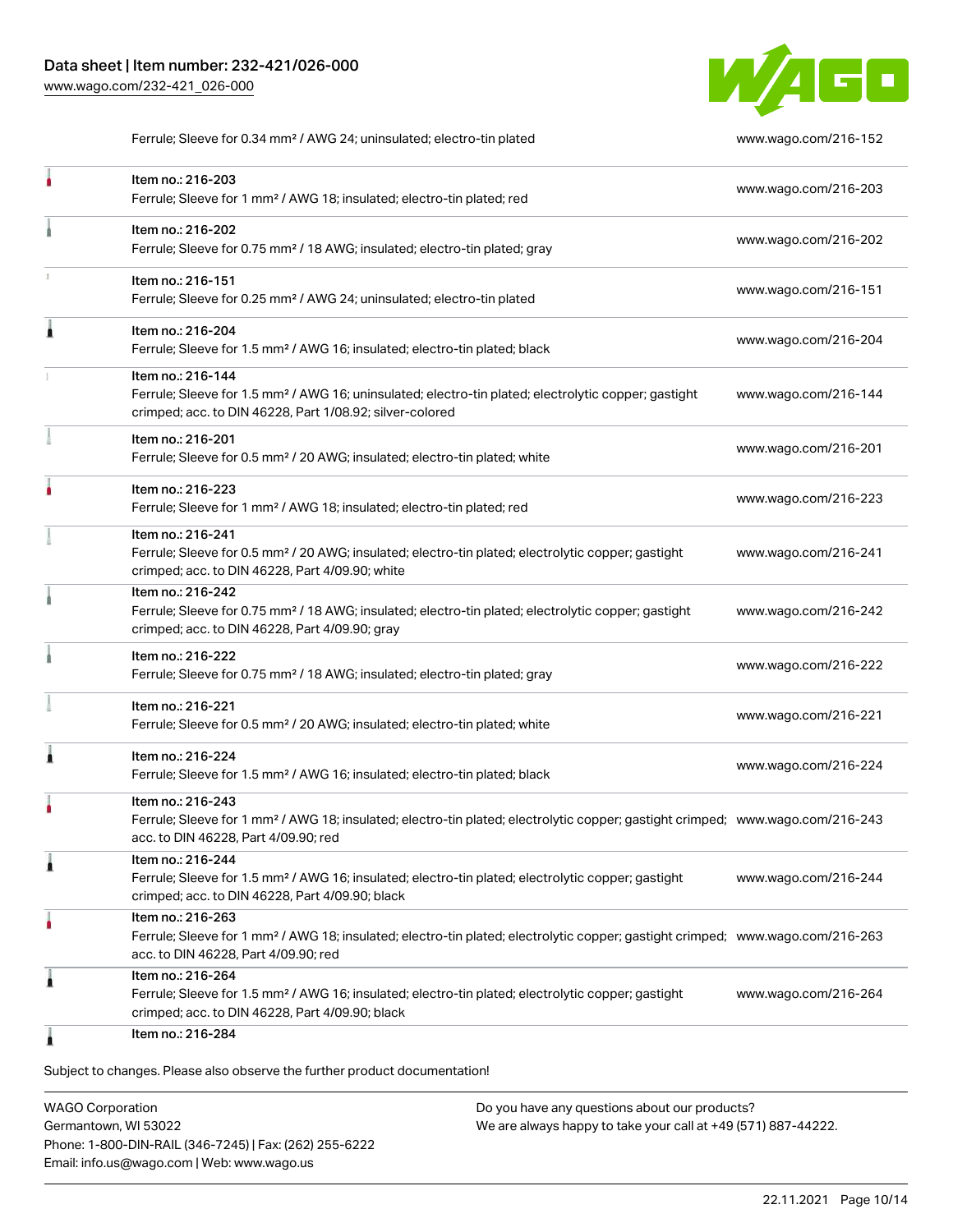

[Download](https://www.wago.com/global/d/1435602)

|  | Ferrule; Sleeve for 1.5 mm <sup>2</sup> / AWG 16; insulated; electro-tin plated; electrolytic copper; gastight<br>crimped; acc. to DIN 46228, Part 4/09.90; black | www.wago.com/216-284 |  |
|--|-------------------------------------------------------------------------------------------------------------------------------------------------------------------|----------------------|--|
|  | Item no.: 216-262                                                                                                                                                 |                      |  |
|  | Ferrule; Sleeve for 0.75 mm <sup>2</sup> / 18 AWG; insulated; electro-tin plated; electrolytic copper; gastight<br>crimped; acc. to DIN 46228, Part 4/09.90; gray | www.wago.com/216-262 |  |
|  | Item no.: 216-301                                                                                                                                                 |                      |  |
|  | Ferrule; Sleeve for 0.25 mm <sup>2</sup> / AWG 24; insulated; electro-tin plated; yellow                                                                          | www.wago.com/216-301 |  |
|  | Item no.: 216-321                                                                                                                                                 |                      |  |
|  | Ferrule; Sleeve for 0.25 mm <sup>2</sup> / AWG 24; insulated; electro-tin plated; yellow                                                                          | www.wago.com/216-321 |  |
|  | Item no.: 216-322                                                                                                                                                 |                      |  |
|  | Ferrule; Sleeve for 0.34 mm <sup>2</sup> / 22 AWG; insulated; electro-tin plated; green                                                                           | www.wago.com/216-322 |  |
|  | Item no.: 216-302                                                                                                                                                 |                      |  |
|  | Ferrule; Sleeve for 0.34 mm <sup>2</sup> / 22 AWG; insulated; electro-tin plated; light turquoise                                                                 | www.wago.com/216-302 |  |

## **Downloads** Documentation

| <b>Additional Information</b> |            |        |
|-------------------------------|------------|--------|
| Technical explanations        | 2019 Apr 3 | pdf    |
|                               |            | 2.0 MB |

### CAD files

## CAD data

| 2D/3D Models 232-421/026-000      |     | Download |
|-----------------------------------|-----|----------|
| <b>CAE data</b>                   |     |          |
| EPLAN Data Portal 232-421/026-000 | URL | Download |
| ZUKEN Portal 232-421/026-000      | URL | Download |
| EPLAN Data Portal 232-421/026-000 | URL | Download |

## Environmental Product Compliance

#### Compliance Search

| Subject to changes. Please also observe the further product documentation!                             |     |          |  |  |  |
|--------------------------------------------------------------------------------------------------------|-----|----------|--|--|--|
| $mm; 21-pole; 2,50; mm^2; or anq$                                                                      |     |          |  |  |  |
| 1-conductor female connector, angled; CAGE CLAMP <sup>®</sup> ; 2.5 mm <sup>2</sup> ; Pin spacing 5.08 |     |          |  |  |  |
| Environmental Product Compliance 232-421/026-000                                                       | URL | Download |  |  |  |

WAGO Corporation Germantown, WI 53022 Phone: 1-800-DIN-RAIL (346-7245) | Fax: (262) 255-6222 Email: info.us@wago.com | Web: www.wago.us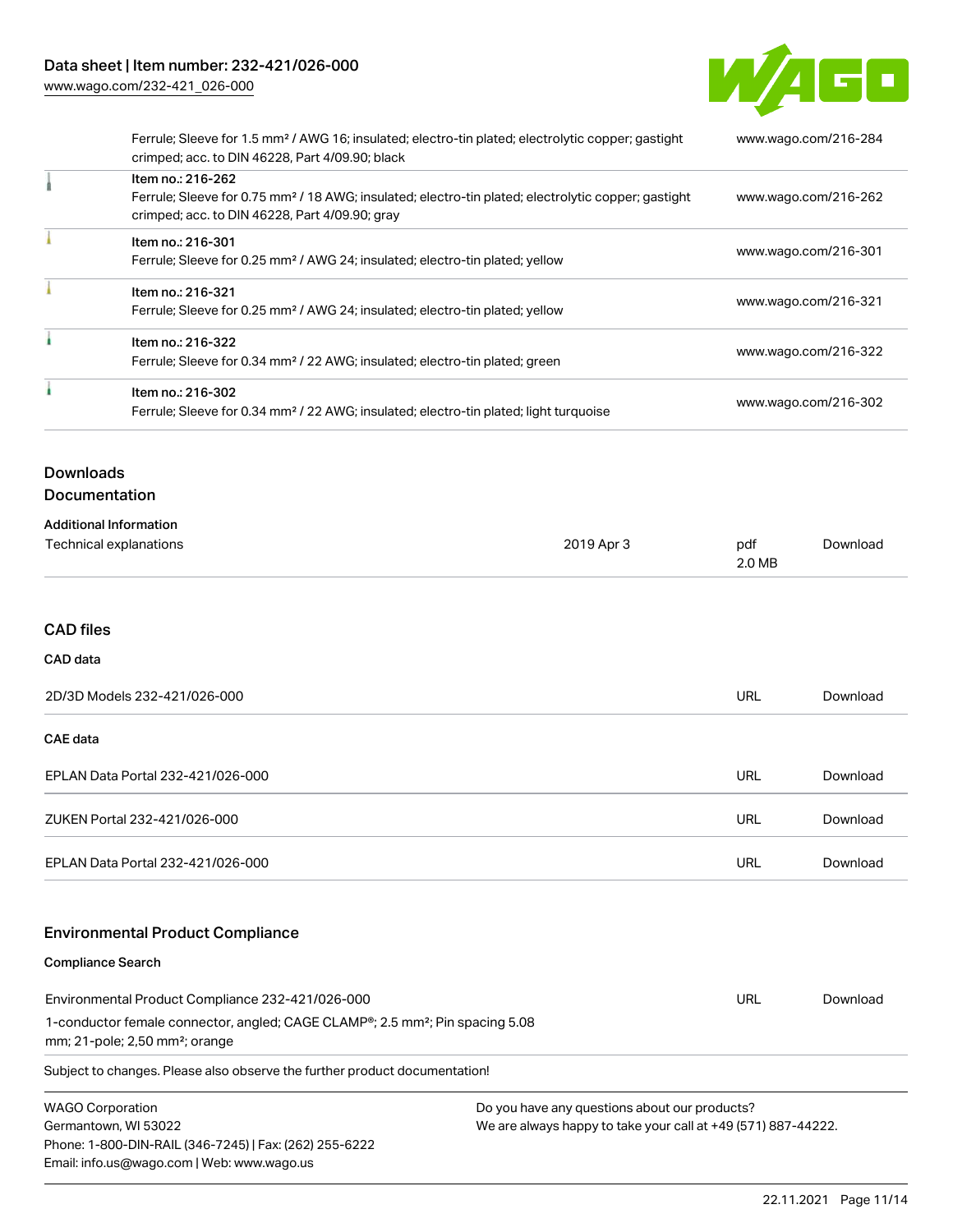

### Installation Notes



Inserting a conductor via 3.5 mm screwdriver – CAGE CLAMP® actuation parallel to conductor entry.



Inserting a conductor via 3.5 mm screwdriver – CAGE CLAMP® actuation perpendicular to conductor entry.



Inserting a conductor into CAGE CLAMP® unit via operating lever (231-291).



Inserting a conductor via operating tool.



Coding a female connector by removing coding finger(s).

Subject to changes. Please also observe the further product documentation!

WAGO Corporation Germantown, WI 53022 Phone: 1-800-DIN-RAIL (346-7245) | Fax: (262) 255-6222 Email: info.us@wago.com | Web: www.wago.us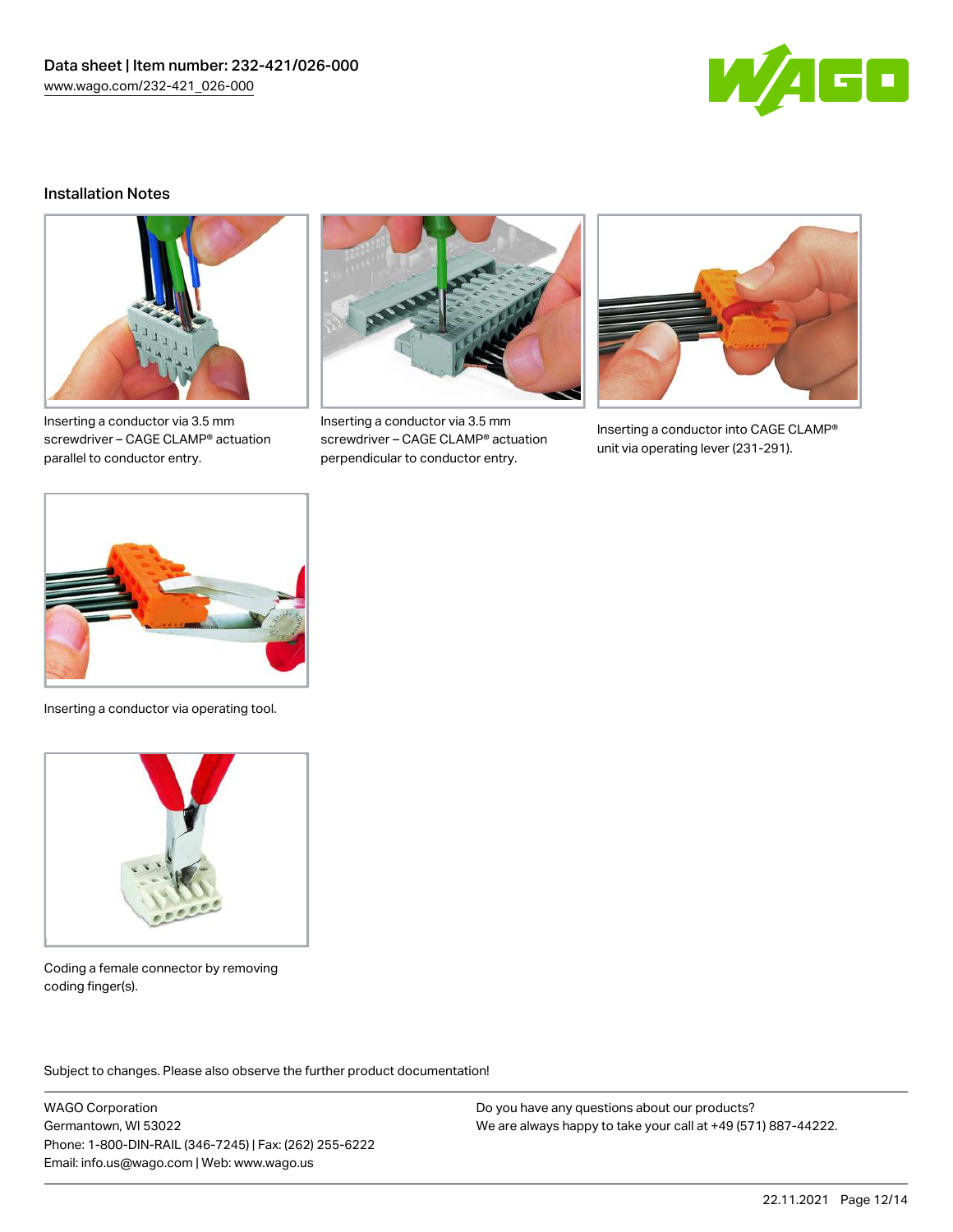



Testing – female connector with CAGE CLAMP®

Integrated test ports for testing perpendicular to conductor entry via 2 or 2.3 mm Ø test plug

Installation



Male connector with strain relief plate



Strain relief housing shown with a male connector equipped with CAGE CLAMP®

Marking

Subject to changes. Please also observe the further product documentation!

WAGO Corporation Germantown, WI 53022 Phone: 1-800-DIN-RAIL (346-7245) | Fax: (262) 255-6222 Email: info.us@wago.com | Web: www.wago.us